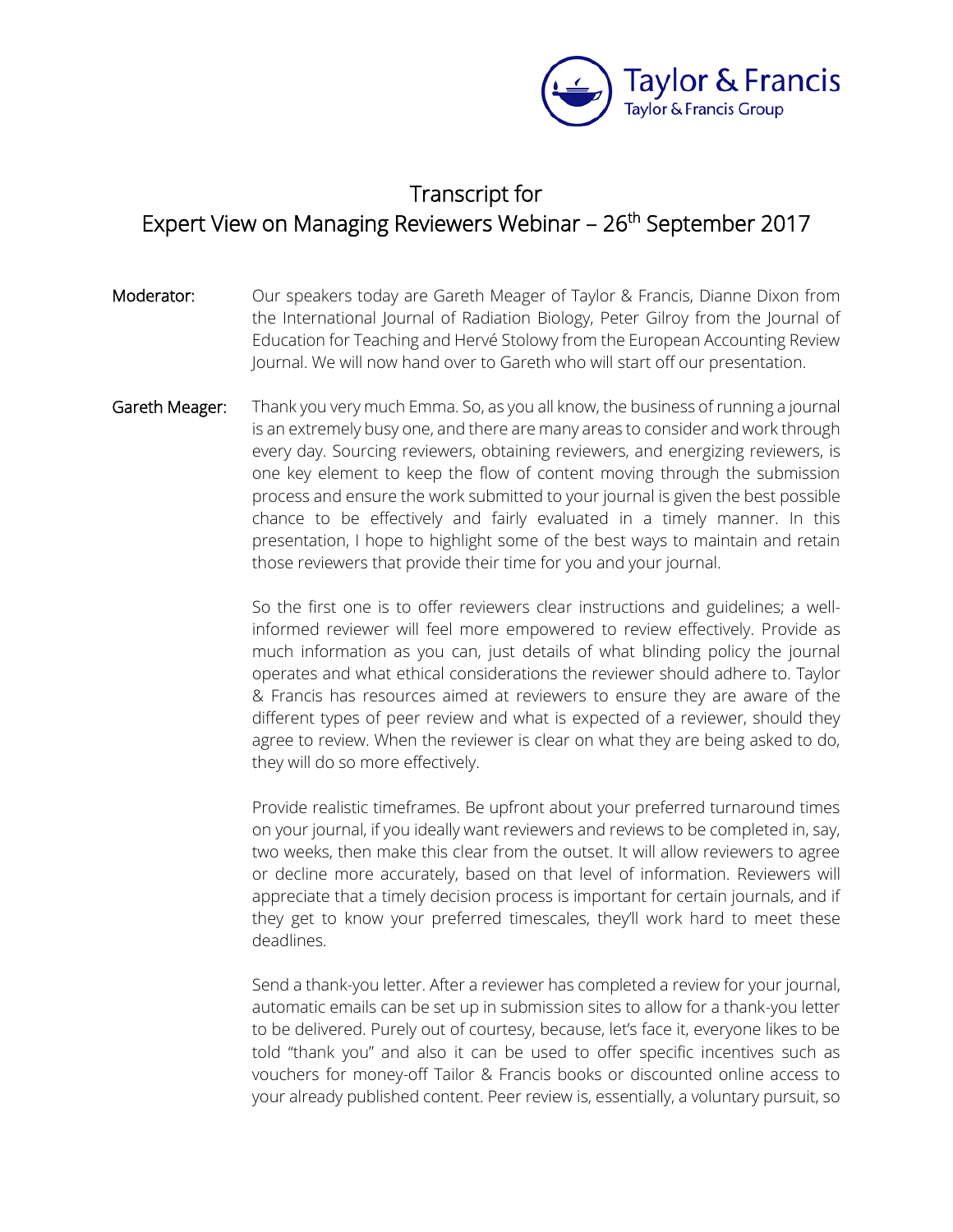

anything that can be used as an additional reason for a person give up their time, will always be a really useful way to retain the services of those that you invite to review.

Prompt reviewers to update their details and their keywords. Accurate user details is obviously a hugely important way to match people with papers. Accurate and updated keywords in user accounts can mean that using the keyword match function in the submission system is a far better way to assign the correct reviewers to papers and reduce the chances of a reviewer declining. Outdated information such as older institutional email addresses in the system could mean that you receive multiple bounce-back messages or maybe no responses at all. It might also be a good idea to consider using a pre-defined list of keyword terms, that way you can ensure that the list of terms being used by reviewers, and those chosen by submitting authors in their papers, are uniform and it reduces the chance of deviation.

Send reviewers information on the decision reached. At the end of the review process, regardless of the final decision reached, if you send reviewers information of that decision, it gives them a much fuller sense of the comments made and the observations of other reviewers. It will help better-inform reviewers for any future review requests and perhaps highlight to them areas they didn't think to consider the first time around. By making the review process as much of a collaboration as possible and with the appropriate levels of blinding, you can create a knowledge-sharing culture in your journal amongst those that review. It also ties up the whole process neatly for a reviewer – they have provided their report for you and their time and now they get to see the end result.

Automatic reminders. This is a big one, obviously, that the submission systems can generate automatic reminders for reviewers with the varying different parameters. This is a great way to keep things moving and ensure that there are as limited delays as possible in the review process by prompting reviewers at regular intervals. These can be added at varying times and as many as possible can be added if you wanted to. If you really wanted to, you could send automatic reminders every single day, but it's a fantastic way just to keep things moving and make sure there are no bottle-necks in the review process on your submission system.

They were the main points I wanted to cover today and I'll look forward to taking any questions at the end. They are the areas to, hopefully, help you retain and maintain those people that review for your journals.

Moderator: Thanks very much Gareth for that, we'll now hand over to Dianne Dixon for peer review timeline strategy.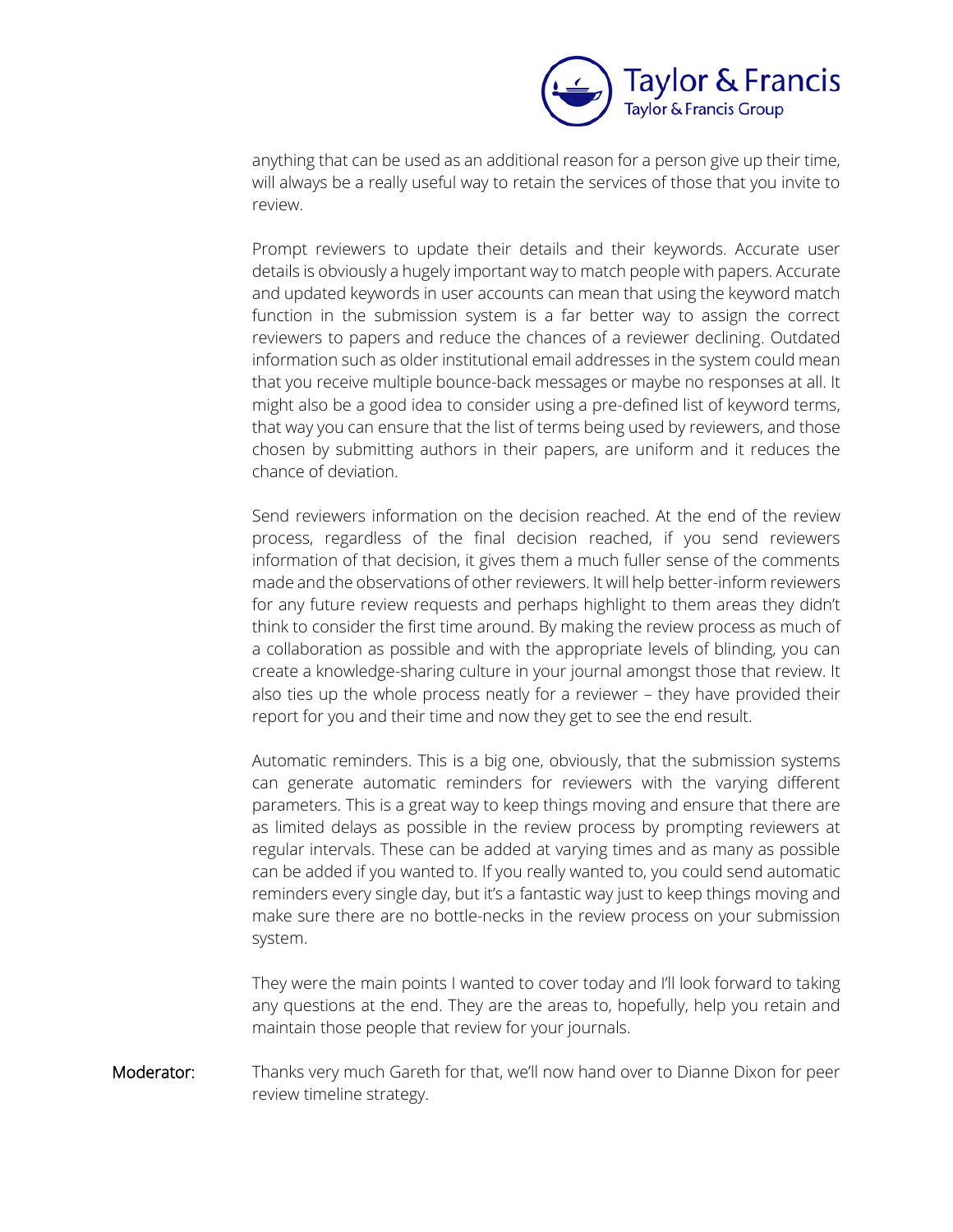

Dianne Dixon: So my journal is the *Internal Journal of Radiation Biology* and our board consists of one Editor-in-Chief, 15 Associate Editors and 20 advisory board members. The Associate Editors are primarily responsible for selecting and inviting reviewers that applied to each manuscript.

> So as part of our review process, this is a workflow for how we invite reviewers. Day one, the reviewer would be invited, hopefully, the reviewer will accept or we count another five days and send a reminder for the reviewer to respond. Hopefully, the reviewer accepts or we send another reminder in another four days. If the reviewer doesn't accept after the ninth or the tenth day, we remove the reviewer from the list and then we invite the next reviewer on the list. We found that using this process, it would take 47 days to find two or more reviewers, and this is a long period of time as this is in addition to the amount of time we wait for the reviewer to come back and a decision to be made. So we've tried to find ways to reduce this particular time in our process so we can get a decision out sooner.

> At our last board meeting in October, I brought this up with the entire board and we came to a decision that we would have a stricter timeline that all the associate editors would buy into. So our new workflow is, we invite the reviewer, if they don't accept, we send them one reminder in four days. And if they don't accept, three days after that, we just remove the reviewer, but we send them an email saying we acknowledge that they may be busy, if they had missed the original email, here's the abstract. If they would like to still review the paper, to get in contact with me. We've had in probably about 5% of the cases where reviewers will say "yes, I completely missed this" or "I've been away travelling, I would still like to complete this review". So we've gone back and we've sent them the invitation and that's actually helped streamline our process by keeping it very tight and not continually waiting for reviewers to say yes, we've been able to just keep going down the list and focusing on the people who will agree to review our papers.

> Because we've started doing this, we've now reduced our time to 39 days to find two or more reviewers. While it's still a long period of time, we are hoping that it will get better to reduce the time.

> So, because of this, we have a reduced time from submission to decision overall and our Associate Editors are paying more attention to finding reviewers if they know they have a shorter window to find them. But, the cons are, there's always an outlier AE who is on vacation or very busy and does not follow the four days plus three days and that does sometimes drag out the average time, but it's getting people to commit to this review process that will help.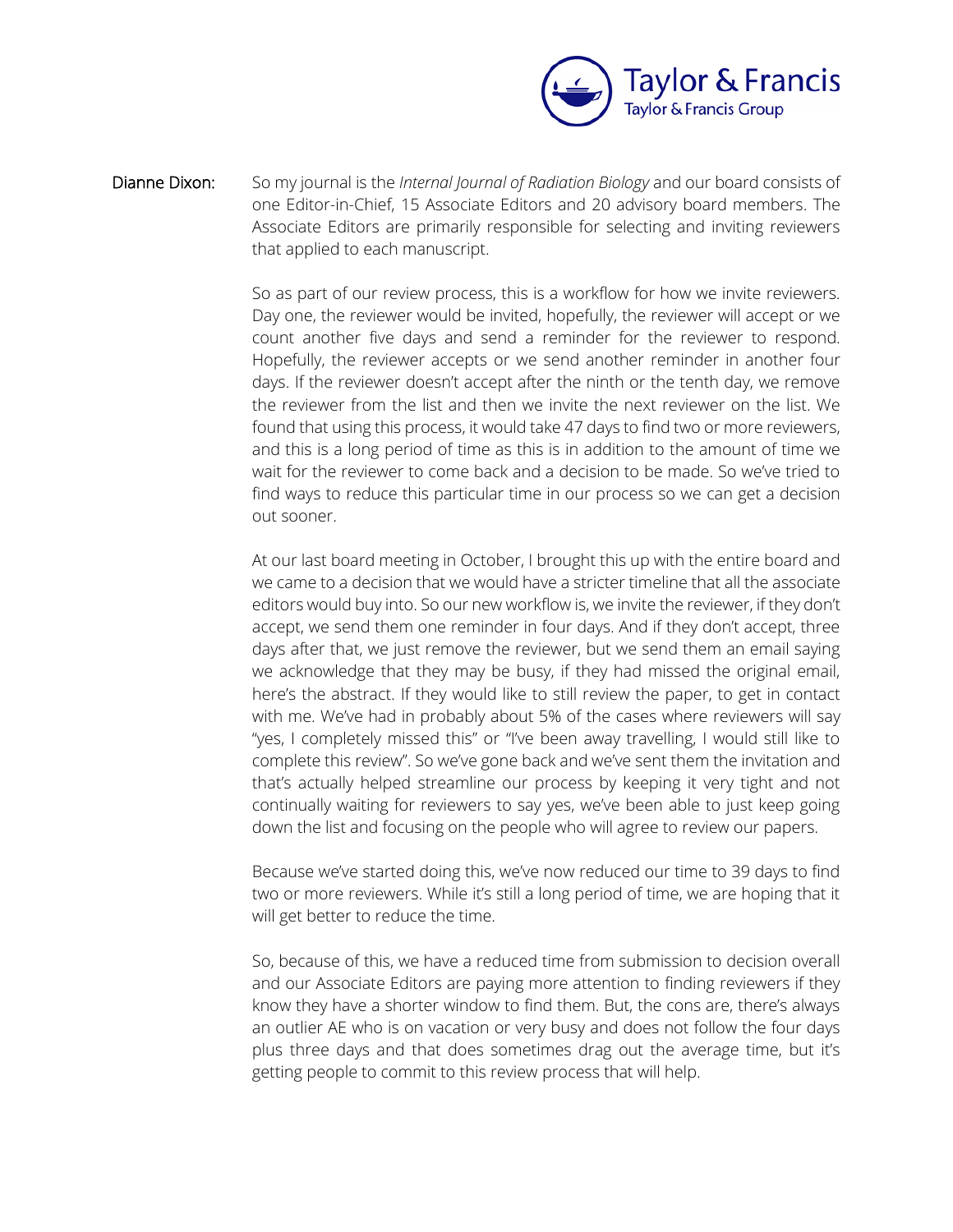

Moderator: That's great, thanks very much Dianne for that.

- Dianne Dixon: You're welcome.
- Moderator: We'll now hand over to Peter Gilroy.
- Peter Gilroy: Hello there, I'm the Executive Editor of the *International Journal of Education for Teaching*. I'm the Executive Editor of the journal which has been running for just over 40 years. So I took over the journal from somebody who had built up a very large database of reviewers, referees, and that's what I was working from initially. I found that recruiting referees, reviewers, is relatively straightforward; we tend to ask those who have written for us, so they know the process, they've had experience from the sharp-end, as it were, of our reviewing process. And every three issues or so, which is roughly six months, we contact authors who have written for us and ask them if they'd be interested in reviewing, particularly if they're in areas that we are short of reviewers in, statistical analysis, for example.

As Gareth said earlier, we spend a fair amount of time explaining exactly what we require of them, very, very carefully, particularly the ethical side. Teacher education, that's a fairly small field, at least nationally, and it would be difficult to find reviewers within the UK that didn't know each other, so that's an aspect that we pick up on quite thoroughly.

If we have problems identifying a reviewer for a paper, then we'll use a key authority that the author themselves have used and contact them, that way we can increase the size of our review panel quite considerably.

We run special issues, at least one per volume, sometimes more than one, there are lots and lots of advantages, I'm sure you can guess, for special issues, but one of the many that we find useful is that the special issue guest editors will have to identify their own reviewers, so we can then add them to the database. Obviously, we still go through the process of inviting them formally, but that way, we know that they have been identified as specialists in their subject area by somebody else.

In addition to the four aspects that I've mentioned for recruiting, I've got a very large network, both nationally and internationally. I attend a few conferences, so the networks and the conference presentations are another way of identifying and recruiting reviewers.

As I said, the journal has been running for some years so some of the reviewers that were there initially are getting on a bit and so we've often asked them to identify reviewers to replace themselves, early career researchers and so on, we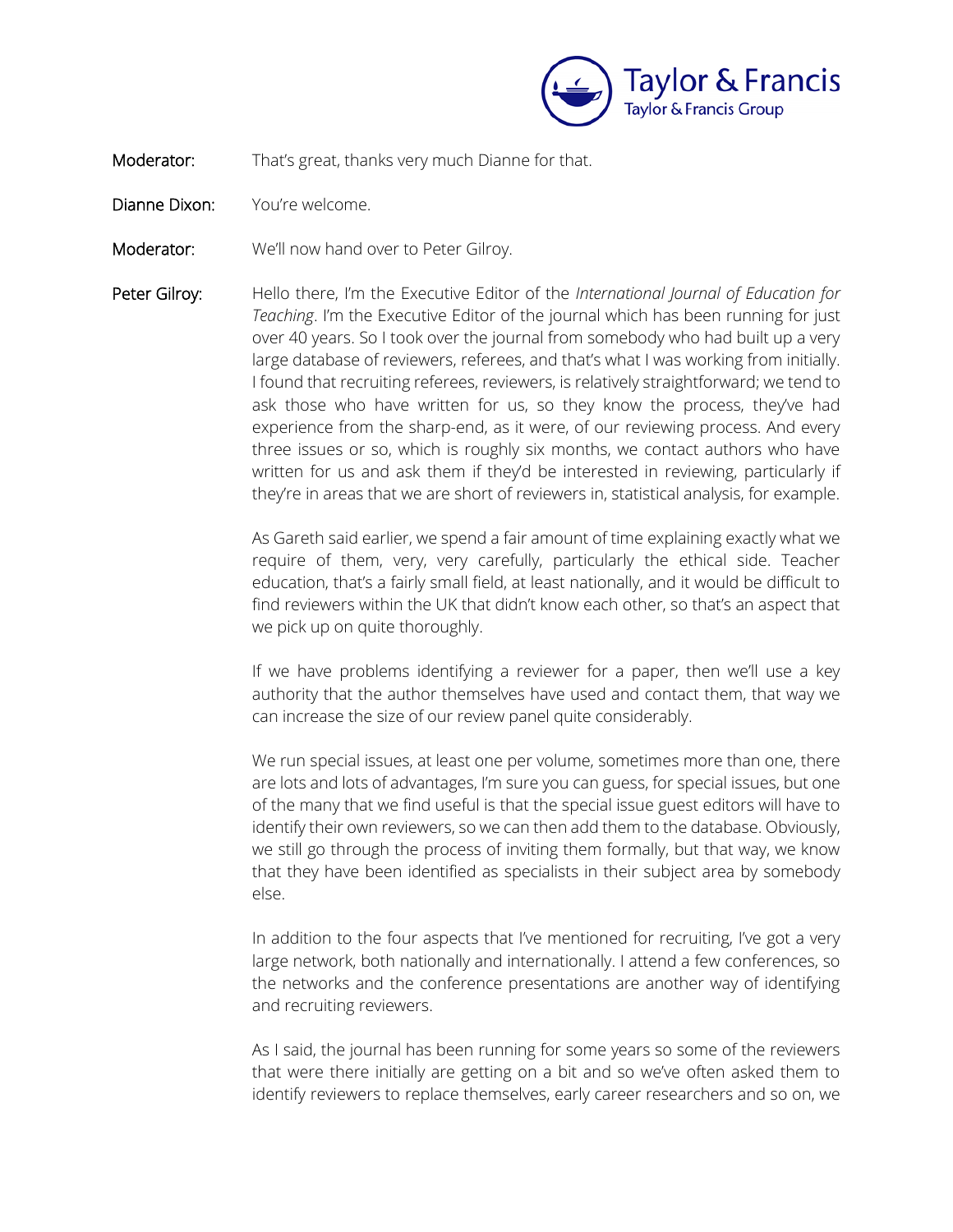

can give them an opportunity to do some reviewing.

We always send a formal email inviting reviewers to join our panel and we've found that the term "international review panel" is something that reviewers like to use on their CV's, it's a kind of ego-massage, I guess. Because they're not just associate reviewers, they're not referees, they're part of our panel, so that's so much for recruiting.

The difficult bit is retaining reviewers because, as Dianne and Gareth have said, and I'm sure Hervé will say as well, reviewers are extremely busy people, they're experts in their field, we need to treat them extremely carefully. So the first process we have is that the editorial board filter out papers that are obviously inappropriate, that means that the reviewers are not wasting their time reading a paper and then deciding that it's inappropriate, you can see very quickly, at least in my field, that a paper is inappropriate, so why waste the reviewer's time?

When we send the reviewer a paper, we explain why we've chosen them rather than just them receiving it blind, they know that there's a reason for it coming to them, it obviously connects to their keywords on our database. We also explain that they'll never have more than two papers per year, if that, to review. As a reviewer myself, it's very tiring ... very tiresome actually, to receive lots and lots of requests for reviewings from journals, it would nice to know that you'd never get more than two, if that.

If they're a new reviewer, recruited in the way I've mentioned earlier, then we'll always let them know the decision of the second reviewer, who will be an experienced reviewer, and the overall decision. And we usually add the T&F discount voucher, although sometimes they would have already received it.

Now, Taylor & Francis use a particular system for working through reviewers, we don't, we use a different kind of contact database. Initially, this wasn't a choice of mine but because the previous editor had this very extensive database, I found I had to use it, and I found it very useful. It's a much more personalized system, although I believe you can do that with the CATS system, personalize things, but our contact database is extremely personalized, very closely personalized, and for that reason, we use the personal touch in correspondence with reviewers. For example, there are 193 reviewers on the database and two of them are from New Zealand and two years ago, when New Zealand had an earthquake, I was able to contact them to check they were okay. Another one of my networks in Australia, I knew that their department was having problems and it was worth just staying in touch with them to make sure that things were okay. That's what I mean by the "personal touch", it's much more proactive on the database that we use ... I'll come back to that in a second. And we regularly ask reviewers to check that they're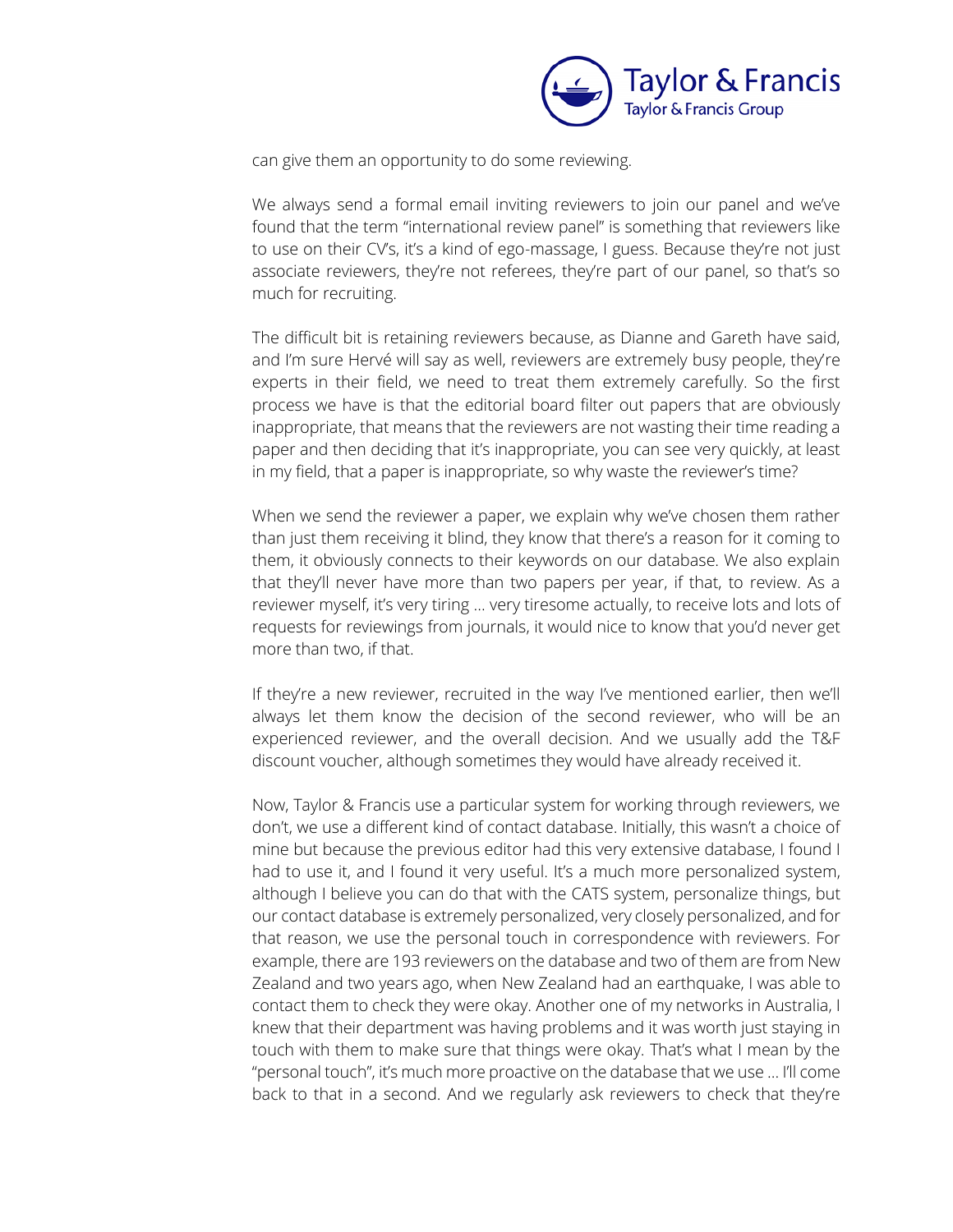

happy to continue reviewing and their interests are unchanged by regularly, between 12 months and 18 months, we check that with them, it also gives us a chance to stay in touch with them.

So, as a result of that interaction, we have a very, very committed review panel, they very, very rarely refuse to review, usually because of holidays or conferences or something that they're going to, but they usually find a way to review. They ask often for more papers to review, which I find strange, but they will do that. Very few are late reviews and very few need reminding. Now it does happen but it doesn't happen very often, and if it does happen, we immediately ask them if they wish to continue reviewing with us. This approach is extremely time-consuming and I can understand why, if you are on a full-time contract (I'm not a full-time academic anymore) this approach would be very time-consuming and difficult to fit in. I think it's worthwhile in the long-run, but I would be interested to hear what other editors feel. Thank you.

- Moderator: Thank you very much Peter. Please, if I can just remind everyone to keep typing your questions into the questions box, we've had a few come in already so thank you very much for those. We'll be getting to all those questions at the end of the presentation. Next, we'll hand over to Hervé Stolowy.
- Hervé Stolowy: Thank you very much. So, I'm a professor for accounting at HEC Paris and the Editor of *European Accounting Review*. The *European Accounting Review* is the journal of the European Accounting Association, so I have a term of four years, now I'm in the second year of my term.

When I began my term, I decided to make a survey with the editorial board ... I should say that, in our organization, I have 21 Associate Editors, 83 editorial board members plus reviewers. So, I made a survey, so I used a system who are not here to do advertising but in my school we have something called Qualtrics, so it's very similar to what you probably all know SurveyMonkey, so this type of survey, so it's very easy to do. So, I designed it, I included ten topics, so for example, accounting, auditing, financial analysis, so that's the topics, 20 methods, quantitative methods, qualitative methods, survey, interviews, etc., and 162 keywords. So I decided to make a very, very long list of keywords, so I sent the survey to all the editorial members and they filled it, all of them. So the system generated an Excel file and now I have an Excel file which is very detailed with all these topics, methods and keywords chosen by the board members, and I will do the same for the associate editors and we share this file with all the associate editors and with all editorial board members.

I don't keep the papers for myself, my job is to assign the papers among the 21 associate editors, I keep some papers for myself and we all have these Excel files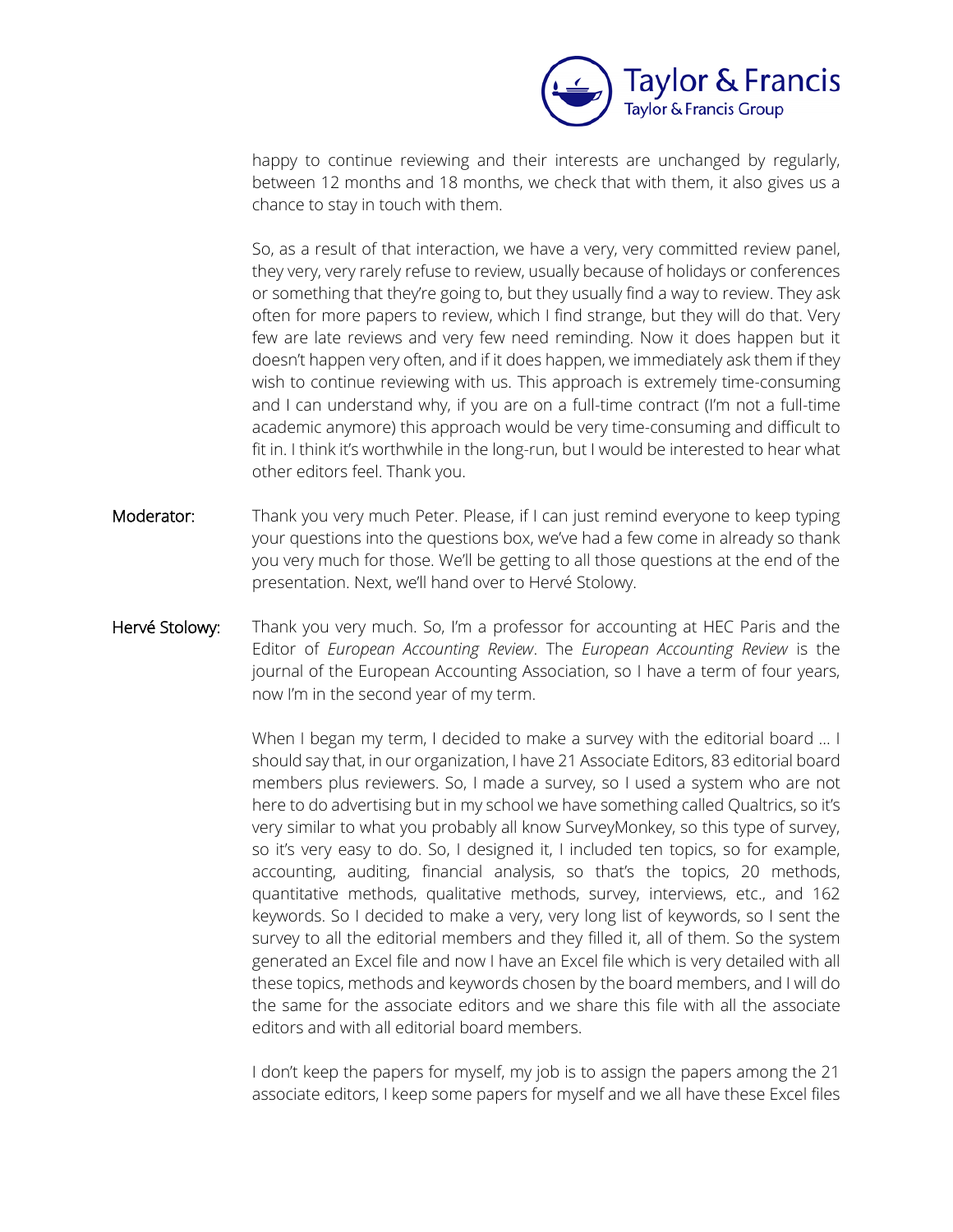

so we can all use these Excel files to find reviewers. Why reviewers and the board? Because the board members, when they sign for being in the board, they're committed to review a few papers every year, so that's the first way to find reviewers, and because we have two reviewers per paper in our journal, we very often have at least one reviewer who is a board member, so that's the first way.

Now, we need a second reviewer, so the second reviewer can be a board member or can be outside the board, so outside the board, I use this very classical, we look at the reference cited in the submitted paper. So in the submitted paper I very often find names of authors of articles very close to the topic and sometimes I know the people, so it's a very easy way to find reviewers.

And the third way to find reviewers is the ScholarOne tool, because in ScholarOne there's the possibility to search for reviewers with topics. So with the combination of these different techniques, I don't think that we, the Associate Editors and myself, we don't really have difficulties at least to find the names. I share everything which has been said about retaining the reviewers, the difficulty to have reviewers, they are very busy, but now, and because I only have a few minutes, so I would like to focus on some elements which are in ScholarOne and that I use a lot.

So in ScholarOne, the editor, so Associate Editors and Editor, they are supposed to rate the reviewers, so to give a score. Every time a reviewer delivers a review, we are supposed to score and there are two scores, one is timeliness, so it's over three, it's one, two, three, and one is relevance of the review. So I know that some of my Associate Editors are a little bit reluctant to give a score to our colleagues, so I tell them that it's really necessary, it's very useful, especially when they have the problems with a reviewer. So in 99% of cases, the score is three over three, but in some cases, we have some difficulties, so we must be informed because all the editors have access to the same database so we must know, when we want to invite someone, we must know if this person had some problems in the past with reviewing, that's why the rate is important. I tell my Associate Editors that I give more importance to the relevance than to timeliness, timeliness is important but we all are busy so if the reviewers are a little bit late, a few weeks, one month, personally, I still give a three. However, I really pay attention to the content of the review, if the content of review was not really good, then I give, I would say, a two or maybe a one if it's really a very bad review, so that's one thing.

The second element which is in ScholarOne and very useful is the number of papers currently under review, so we have two numbers, we have one number then a slash and another number. The first number is the number of papers currently under review and the second number is the number of papers which have been reviewed and seen in the last 12 months. So the general idea in the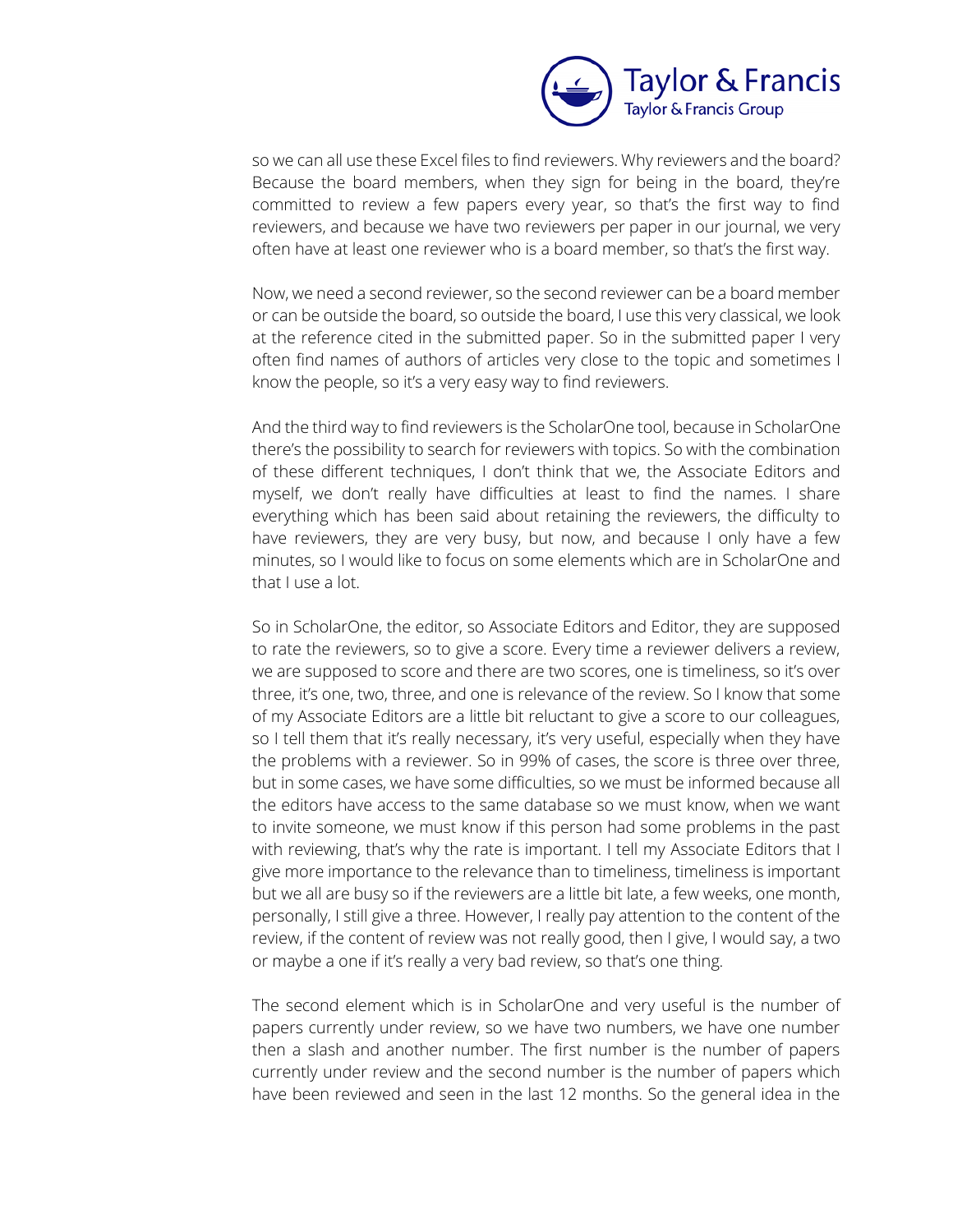

instruction that I give to all associate editors is we should not solicit a reviewer or board member who already has one paper under review, so we try to avoid that.

So sometimes we miss very good reviewers because we know we try to protect them and we know that they work for other journals. So this route doesn't work for re-submissions because for a paper re-submitted, the paper will be sent to the same reviewers so then a reviewer could get two reviews at the same time, but for a new submission, we try to avoid that. With the exception, maybe, if it's really a very, very specific topic and if the reviewer is the best in the world for that topic, so recently I had to do that, I apologize with the reviewer and I told the reviewer that I would still solicit him because I really needed him. So that's what I really use on an everyday basis with ScholarOne and I like this very much.

I like very much what Peter said about the personal touch, I think that reviewers are human beings so I like very much ScholarOne and all the emails, all the templates, that's very useful, but still these are people and I think that adding a few words, personal words, is very useful. So for all the papers that I handle directly, when I invite a reviewer, I always write a few words before the template, before the template he made, and these few words relate, in most of cases, it relates to a paper that the reviewer has published on the same topic. And I always begin "I know your paper, I like your paper published recently in this journal on that topic and that's why I'm inviting you, and that's why I think that you are the highly suitable reviewer". And in many, many cases it works, or at least if they are not available, they will reply, I notice that, they reply very quickly. They're much quicker than with a simple template, so I rarely, rarely send a simple template, so I think that's all for the moment, what I wanted to say about selecting and inviting reviewers.

- Moderator: That's great, thank you very much Hervé and thank you to all of our speakers for their presentations. Now it's over to you for our Q&A session. We've already had a few questions come through, but please do continue to type your questions into the questions box. So the first question that we'll start with is really around how editors can benefit from projects such as Publons. Who would like to start with that one?
- Gareth Meager: Yeah, I'm happy to go ahead with the Publons one. So Publons, possibly maybe for people who don't know what it is, it's an initiative where it's kind of giving reviewers credit for the work that they've done, so I mentioned it in my presentation that, obviously, reviewing is a voluntary pursuit and 99.9% of the time, reviewers are not paid, so they're giving up their time voluntarily. So Publons is an initiative where the reviewers can claim work and say "I reviewed for 'x' journal" and necessary blinding is still in place, but they can say "I reviewed for this journal" and then they can build up a sort of Publons profile. So there's an area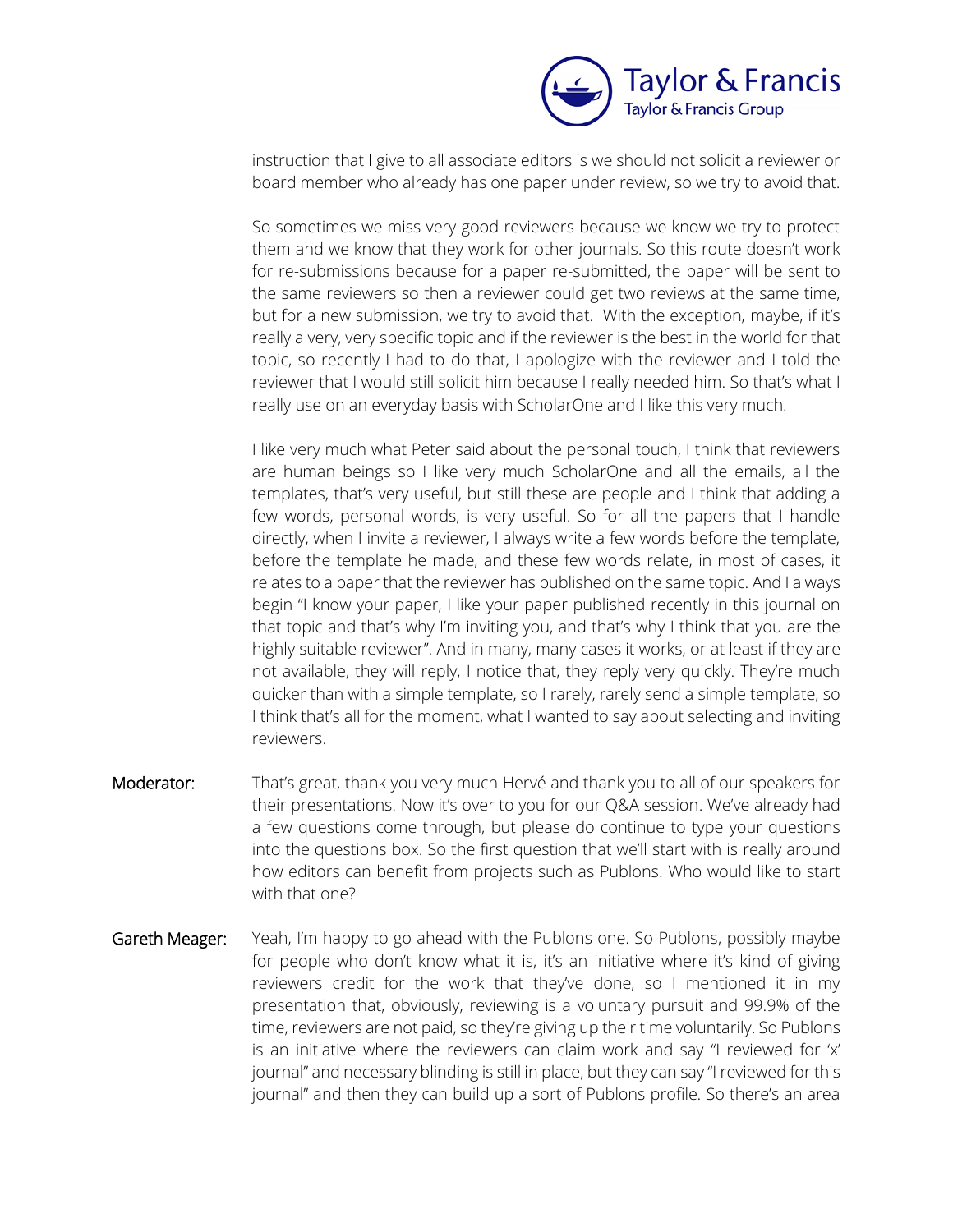

where they can then begin to create this profile and it gives them more of an online presence of their work that they've done and in some ways it actually records the fact that "yes, I was a reviewer on this journal".

So at Taylor & Francis, we're trialing it on a number of journals so it's a question that's in the reviewer score sheet, so when reviewers are reviewing a paper, there's a question that says would they like to have this connected to their Publons account and they can say yes or no. And then they're taken to the Publons page, a specific Taylor & Francis area with Publons where they can then claim their review. So yeah, how can editors benefit from projects such as Publons would be that it's just another incentive for reviewers, it's another opportunity to say to reviewers "if you give up your time to review for us, there's also an area now where you can begin to claim some recognition for the fact that you're doing this work for us".

And it will help other editors, I think, to go on to select reviewers. There's a real opportunity for Publons to then branch out to say "we're a good repository to help other editors find reviewers" because they could say "well reviewer 'x' over here has claimed that they have done reviews in accounting", for instance. So then maybe Hervé will think "okay, well I'll go and invite this reviewer over here, their Publons profile suggests that they'll be a good fit".

- Moderator: That's great, thanks very much Gareth, has anyone else got anything else they wanted to add to that? No? Okay, great, we'll move on to the next question. This one is for all our editors really, and the question is, how long do you typically give reviewers to review a paper once they've agreed to do that? Who would like to start?
- Dianne Dixon: I'll start. For my journal, we typically give 14 days, business days, to review a paper.
- Moderator: Thanks Dianne.
- Peter Gilroy: With us, it's slightly different because, as I said earlier, we have a preliminary review process that the editorial board take part in to check that a paper is appropriate. That is a 10-day process, maximum, usually much shorter than that, and then they go out to review and reviewers are given 14 working days.
- Hervé Stolowy: For EAR, we also have a sort of initial screening process which I do, obviously, and this can lead in a virtual number of days, a few days, this can lead to what we call "desk rejections". So when the paper is not desk-rejected and we have about, I would say, a third of papers which are desk-rejected, so all the other papers which are sent out for review, we give 45 days to review it. And in our field, in our field of accounting, I know rather well many other accounting journals is very classical,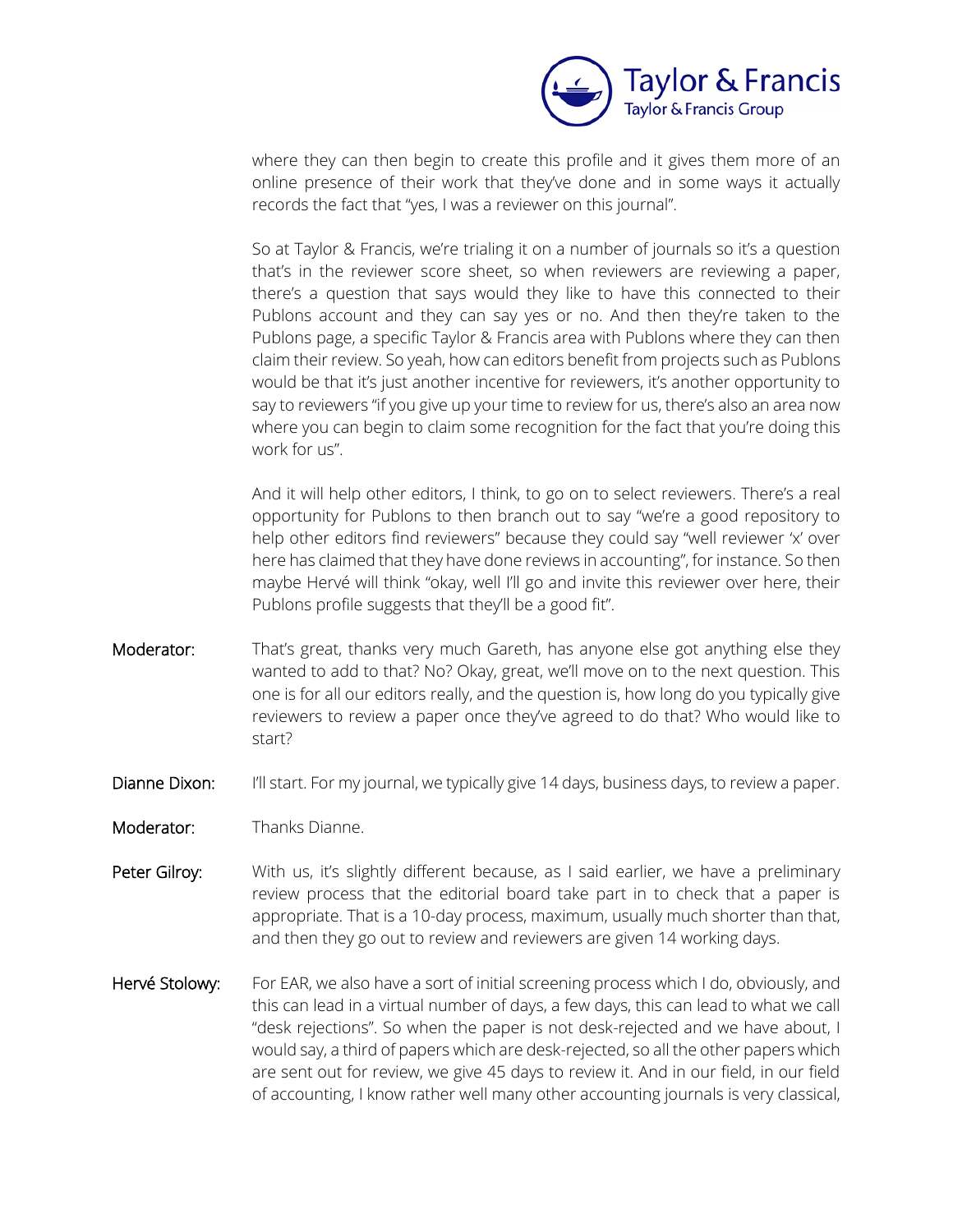

some journals have 30 or 45, that's very, very classical in our field.

- Moderator: Great, thanks very much everyone. The next question here was aimed at Hervé, I think, and this says "when you're emailing reviewers asking them to update their keywords, what proportion of people actually do go on to do that after you've emailed them?"
- Hervé Stolowy: Okay, it seemed that I mis-expressed myself. I did a survey only for editorial board members and Associate Editors, so it's about a group of 100 people. I didn't do that for all reviewers because we have, I don't know how many, we have maybe 200 or 300 of other people who are reviewers, not being board members or associate editors. So for this group of 100 people, I did the survey once, that was a year and a half ago at the beginning of my term. To be honest, I was not really prepared to do it again because I know that people can change their research topic, but still it's rather stable and if it happens that a keyword is not valid anymore and if the board member is invited for this paper, the board member is supposed to reply to decline the offer, to decline the invitation and say "I'm sorry, I don't work on this anymore". And this happens sometimes, it's rare, but this can happen, so that's it.
- Moderator: Great, thank you very much. One questions for all of our editors now: as editors who are managing peer review processes yourself, do any of you do peer review for other journals?
- Peter Gilroy: Yes, I certainly peer review for other journals and I've learnt from that experience what not do to as an editor. For example, you mentioned earlier about scoring reviewers, I sent a review in recently and within three minutes, four minutes of having the review go in, I received a standard letter saying what a fabulous review it was and thank you very much for doing it. It's quite clear it couldn't possibly have been read in that time.
- Moderator: Thanks very much Peter.
- Hervé Stolowy: So I would say that before the beginning of my term, I used to review a lot for many, many other journals. With this activity, with this leadership, I had to reduce this activity. I still review a little bit, but I had to explain to some journals that because of the editorship, it's very difficult to review too much for other journals, it's not a matter ... I don't see a problem, a political problem, I don't see a conflict of interest, it's only a matter of workload. But from time to time, I still kept a few journals, so from time to time, I still review and I try to review on-time for the other journals.
- Moderator: Great, thank you very much. Our next question is around which model of peer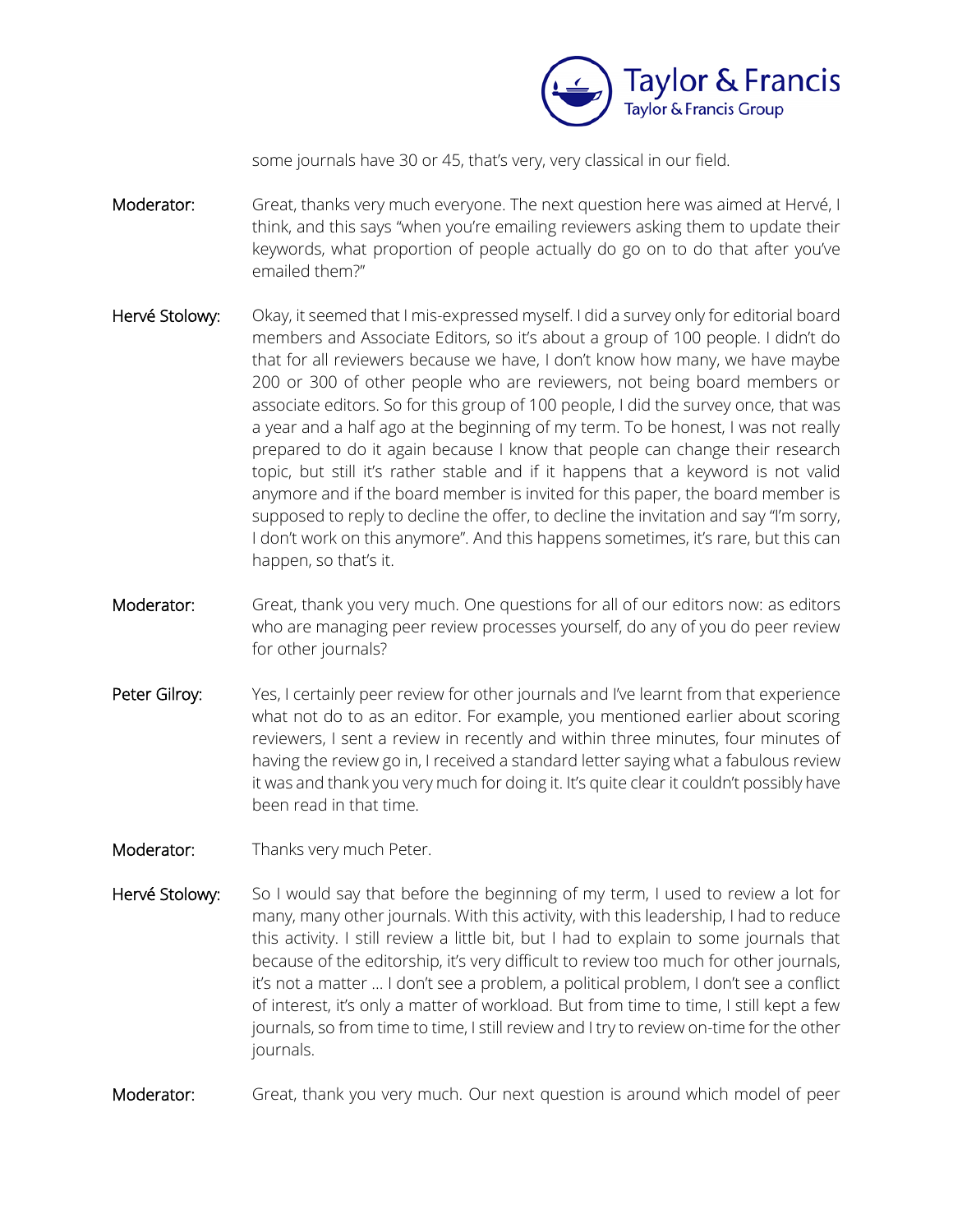

review you each prefer, whether that's single-blind, double-blind, or open peer review, or triple-blind. What's the type of peer review that you prefer?

Peter Gilroy: Well, I prefer double-blind review, which of course, takes place after the editorial board have seen the papers themselves, so at that point it isn't blind.

- Moderator: Okay, thank you.
- Hervé Stolowy: So the current system we have is two reviewers, double-blind, so I can explain some history. This was the system in the journal, then with one editor we have a change to one reviewer, double-blind, so it has always been double-blind, but during one editorship it was only one reviewer. So we can discuss that because I know that there are many different ideas, having one reviewer versus two reviewers. So having one reviewer has the content, it's easier to find one reviewer than two reviewers, so that's a bigger context. The difficulty for the editor is that the opinion of the editor is then based only on one report, so that's why, when I began my term, I decided to go back to the original system, which is two reviewers, double-blind.

So I spend more time to find two reviewers, that's certain, but then I gain, I save time and I receive the two reports, because with the two reports, it's easier to make a decision. Of course, with two reports, there can be divergences between the two reports, but still I find that I'm more comfortable with two reports, even if they are divergent, than with one report.

- Dianne Dixon: On the managing perspective, my current journal is single-blind. I have worked on a double-blind journal and I find it's quite a challenge to make sure it's completely blinded. I think from the author's perspective, it's probably good because it will be less biased by the reviewers, but to, I guess, manage that process, my preference is single-blind.
- Moderator: Great, thanks very much everyone. The next question is around how you deal with paper submissions that are proving difficult to locate appropriate reviewers from your database or via ScholarOne or Editorial Manager. So in that situation, how do you go about trying to locate new reviewers?
- Dianne Dixon: So for my journal, I've set up a process where if the Associate Editor is having trouble finding two reviewers, we've asked the Associate Editor to act as a reviewer themselves. The advisory board members that we have, they are actually called upon to be reviewers on papers, so we sort of have a built-in pool of people in case we can't find external reviewers, we use them as reviewers in their field.

## Moderator: Great, thank you.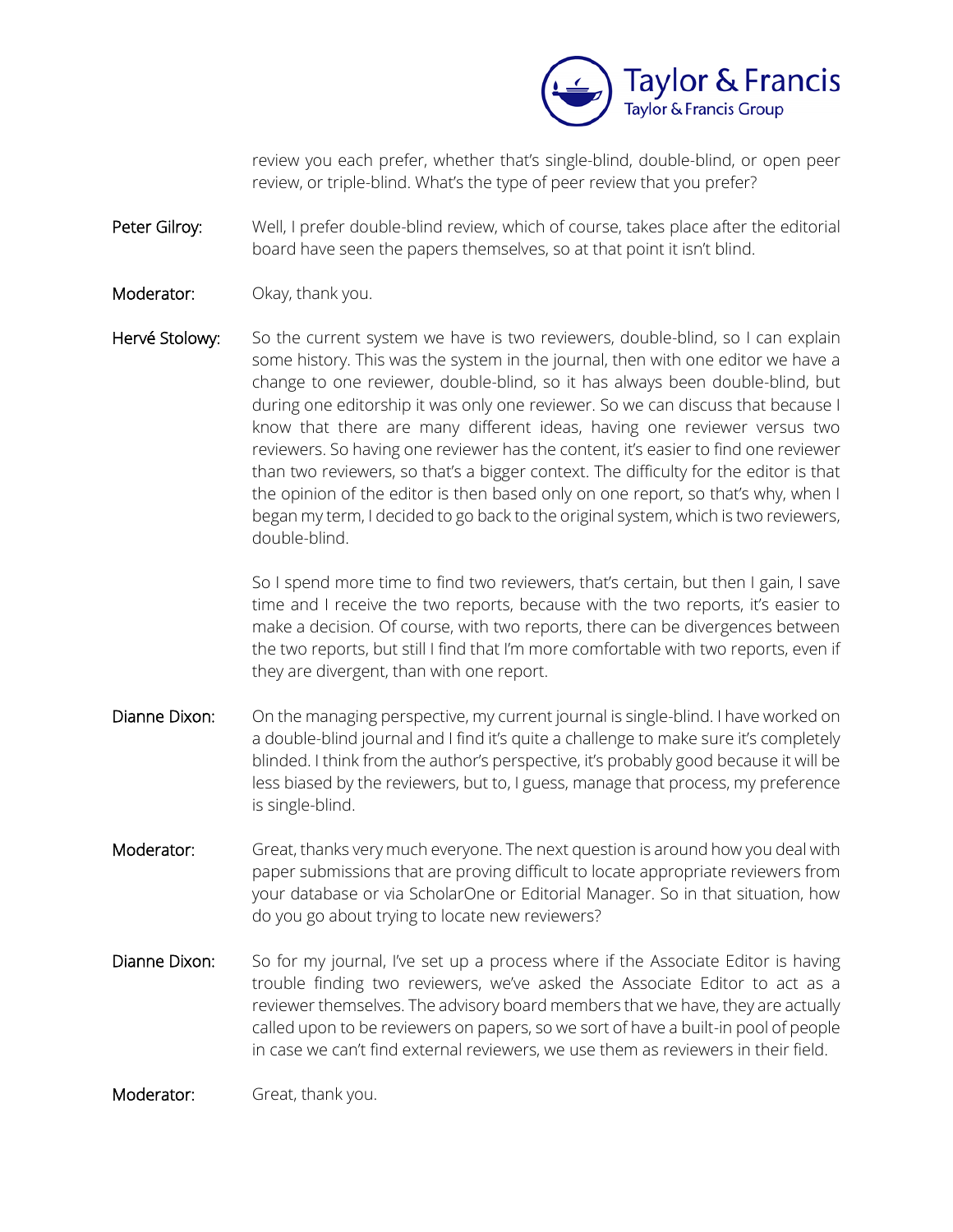

- Hervé Stolowy: I could say that different situations ... so because we want two reviewers, when it gets very, very difficult to find two reviewers, so an editor has found one but not two, for many reasons, then of course, I authorize, I accept the idea of having only one reviewer. So I say that the system is two reviewers, but with exceptions, we can have one, so that's one way to solve the issue, even though I prefer two, exceptionally, we can have one. But I notice that when we really have problems to find reviewers, it is often related to the nature of the paper, maybe the paper is out of the scope of the journal, maybe the paper is too specific. And that's why we had difficulties to find reviewers, so there is a very high relationship between the scope of the paper, the nature of the paper and the difficulty to find the reviewers. So often it's because I did not do my job of desk-rejecting the paper, in many cases I realize that because it's so difficult to find the reviewers, that I should have desk-rejected the paper, I didn't notice, I didn't realize well enough that the papers shouldn't have gone to the review process.
- Peter Gilroy: I think I've already explained how I deal with it, so we don't seem to have a problem.
- Moderator: Great, thanks very much everybody. The next question is, to what to extent, if any, do you edit reviewers' comments to authors and why would you decide to do this or not do this?
- Peter Gilroy: I have edited but not for sense, more for emotion. Some reviewers can sometimes forget that they're writing about somebody's work and that's somebody might be quite new the process of writing and I wouldn't want cruel remarks to be passed on. So I do occasionally filter out some of the emotive side that you get in some reviewers' comments, but not the sense.
- Dianne Dixon: I look at all the decision letters and yes, there are times when reviewers can be a little bit harsh about someone's paper, so those kinds of comments are edited out.
- Hervé Stolowy: I think it's a very important question. In principle, I never edit the comments, which doesn't mean that I agree with everything which is written, because in the decision letter, I make a decision based on two pieces of advice and that's the decision letter. But concerning the wording, the reviewers, they receive clear instructions to be constructive, positive, not to be nasty, not to be harsh, with authors. So far, I never, never had the problem until a week ago, it was not a paper I was handling, so I discovered the decision letter and the review report at the same time it was to authors, because now in our organization, I do not interfere with the Associate Editors' decisions.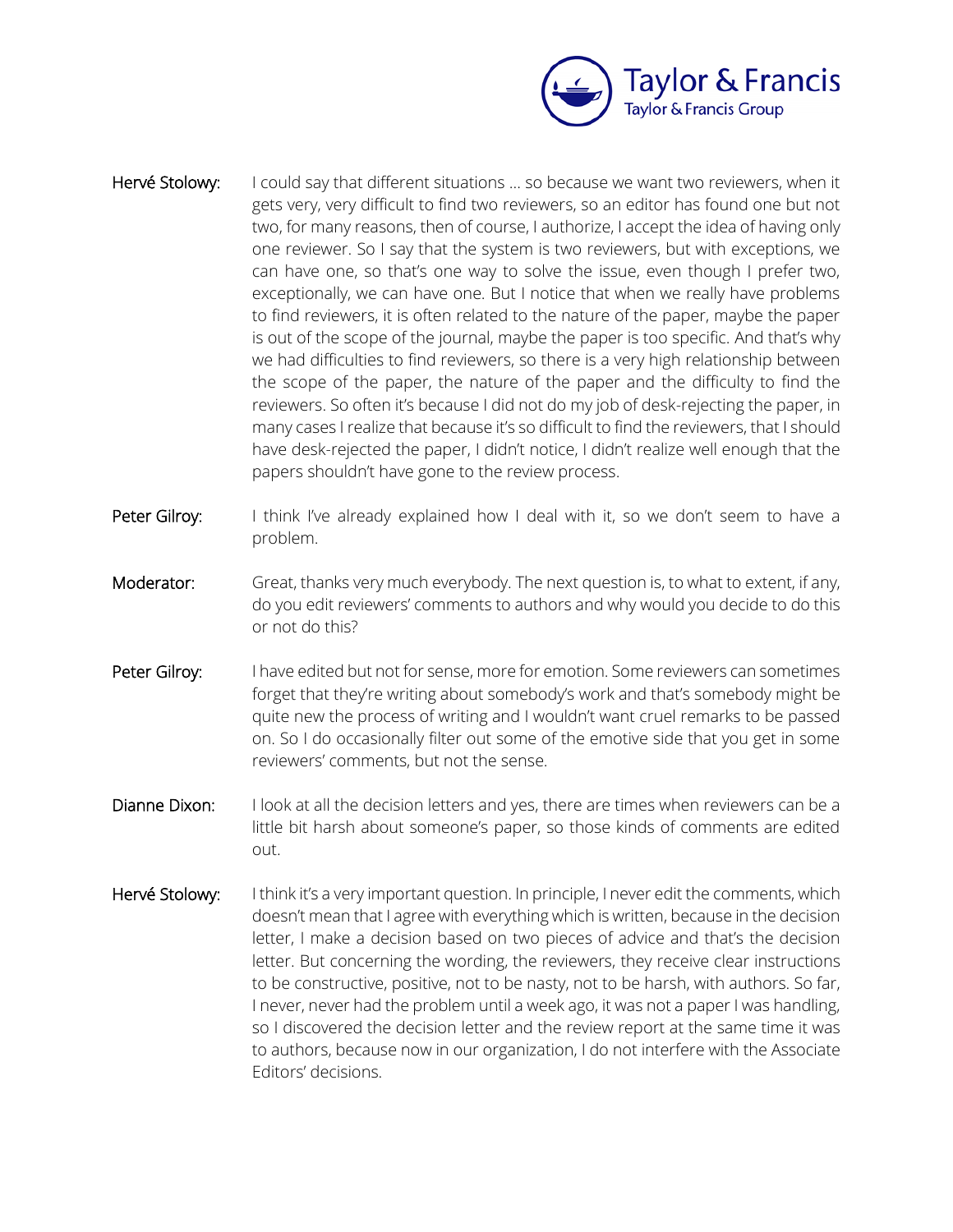

So I discovered at the same time as the authors and I discovered one review report which was really, really short, bad, not interesting and very brutal, very rude, but it was too late because the Associate Editor has made the decision, so it was too late to do anything. So now I'm thinking maybe I will try to do something, but it's very hard because we have a big group of Associate Editors and because we all work independently, so I should give instructions and tell them that if they face this situation, then they should edit the text of the review. But to be honest, it's one case, we have more than 300 papers per year and it's one case over, I would say, 400 or 500 decisions, so it's too much, one case, it's too much, but still it's only one case.

- Moderator: Great, thank you everyone.
- Gareth Meager: Well, it's an interesting point with one of the previous questions around doubleblind, triple-blind, that double-blind, obviously, reviewers, because no one knows who they are, they're more likely or ... maybe "likely" is not the right term, but there's a chance the people might say more harsh things, less constructive if you don't know who they are.
- Hervé Stolowy: What are you saying, the problem of being blind, from the resource point of view ... okay, it is not blind, in our work, we have a lot of activities when we make reports including recommendation letters, recommendation reports on colleagues, it's far from a review and it's not blind. So it also has these advantages, because when it's not blind, you can have a sort of game with people, so I think personally I prefer blind but with very, very strict instructions to reviewers, to be fair and to be nice in their writing. They can recommend a rejection, they can write about all the flaws of the paper, but in a nice way, always in a nice way.
- Moderator: Great, thanks so much everyone. The next question is around how often you write to reviewers who have been suggested by the contributors, the authors, on a paper.
- Peter Gilroy: Never.
- Hervé Stolowy: Never.
- Dianne Dixon: We do allow suggestions for reviewers, but the board decided to remove that.
- Moderator: That's fair enough.
- Hervé Stolowy: If I may add a few words on this. I said "never" like Peter, never for reviewers. However, we strongly encourage the authors to recommend an Associate Editor so in the submission system, when they submit a paper, they have a window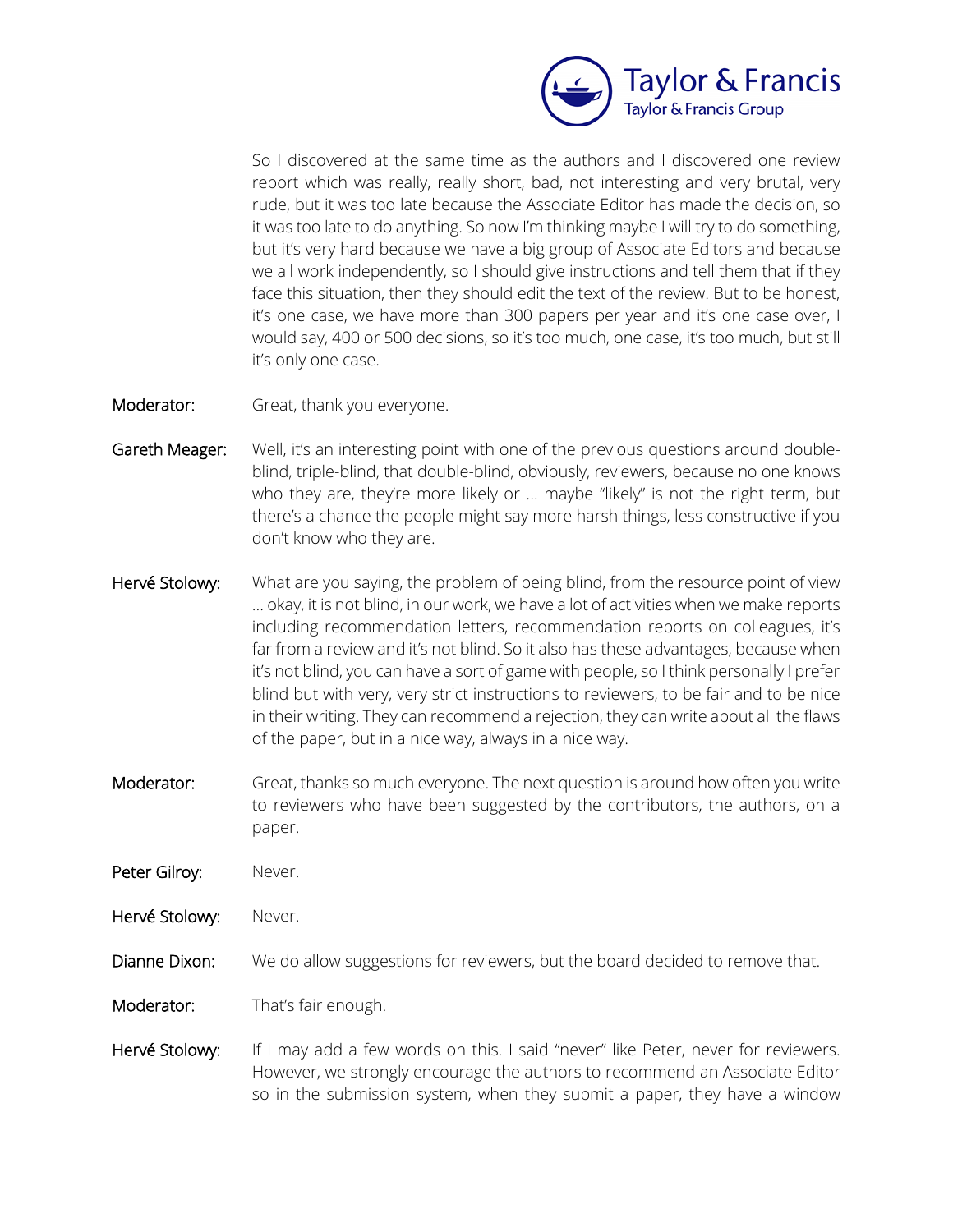

where they can select one or more Associate Editors plus me, so a group of 22 people, of course, based on the topics, based on the topics. And I always look at their suggestion, always, when I have to assign the paper, of course, I have to pay attention to the topic and I have to pay attention to the availability of the Associate Editors because the authors don't know the workloads of the Associate Editors. But I like the system, so in some cases, it's very straightforward, the choice of editor is very straightforward, very easy, some papers could be between different people and sometimes it helps me to see the recommendation made by the authors. But more than one half of the authors do not take advantage of this possibility, so do not recommend any Associate Editor.

- Moderator: Great, thank you very much. Our next question is around what sort of incentives you've tried offering to reviewers, such as obviously there's Publons and reviewer certificates from Taylor & Francis, is there anything else that you've tried to get reviewers to review papers with you?
- Dianne Dixon: No, we have not, no, we use the e-voucher that T&F provides.
- Peter Gilroy: I've never actually offered this, but I have noticed that one or two reviewers have asked me for references and I think that might be because they are a member, formally, of the International Review Panel, so they're actually putting that on their CV and then suggesting that I could be a referee for a promotion or post elsewhere.
- Hervé Stolowy: So I feel very guilty because, for reviewers, we give nothing, so we don't have the system, I know journals who do that, so we don't do anything. However, I fully agree with Peter, the number of recommendations I was asked to write for my Associate Editors or reviewers have significantly increased since I began my term. And I find this reasonable, I find this natural and I like to do that because it's the minimum I can do for the colleagues who work very hard for the journal.
- Moderator: Great, thank you very much. Our next question that we've got in is around patient peer review where a non-scientist or non-specialist gives feedback to the researcher's work, does anyone have any opinions on that, has anyone tried that at all?
- Peter Gilroy: I've not tried it so I'm not sure how it would work, because what you want is expert advice on the particular paper, academic advice. Although within the UK system of the research exercise, the REF, I can see why you might want to have some element of impact. I don't know whether Dianne does this, but I know in some medical journals, there is a section for the abstract where you identify the impact of your paper and I have thought of adding that to the journal that I edit.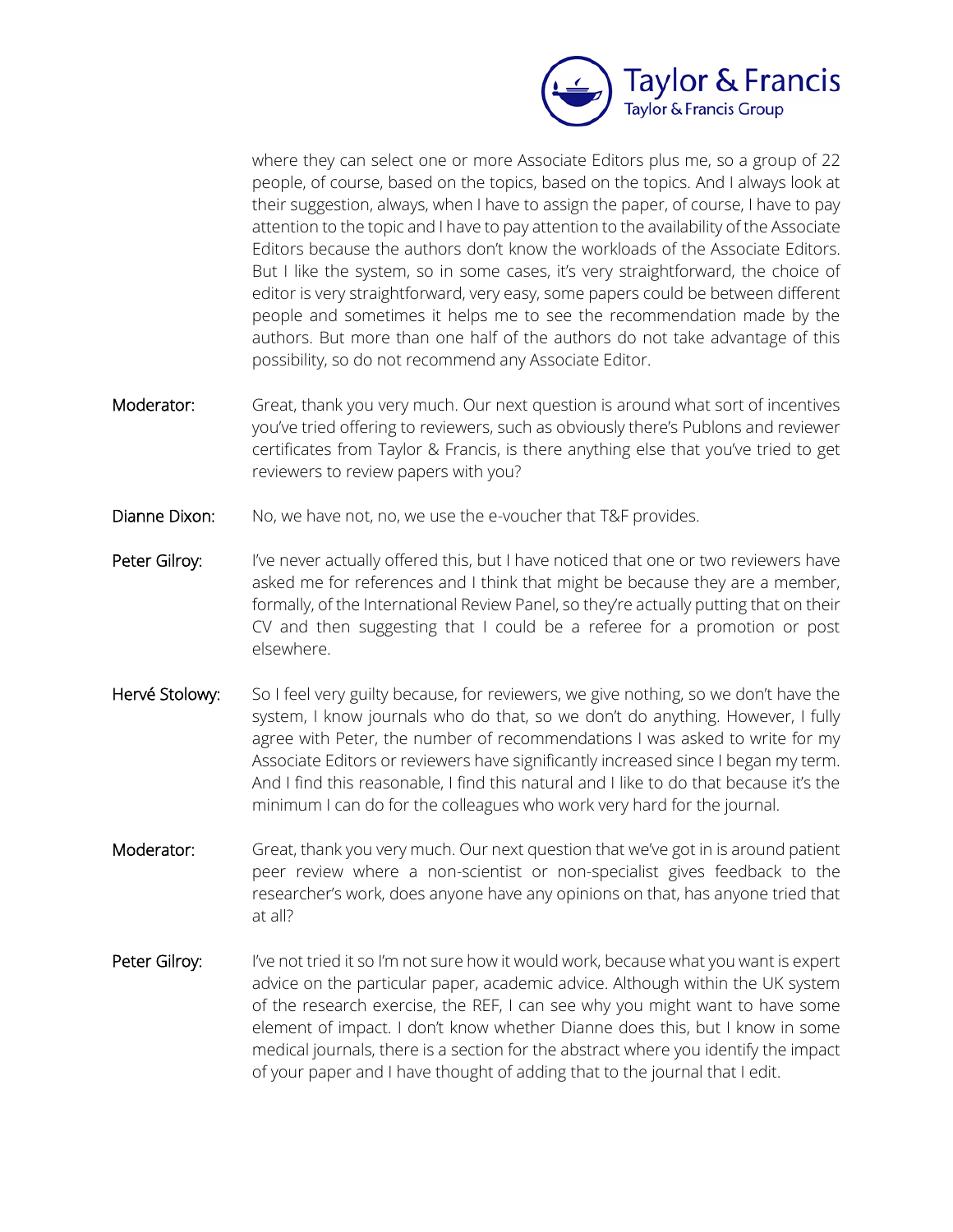

- Dianne Dixon: We actually don't have that currently in our journal.
- Hervé Stolowy: No, like Peter, we only use experts in the field, academics.
- Moderator: Great, thank you everyone. Our next question is around the idea of an internal review panel that was mentioned by Peter, so can you tell us a bit more about how that functions and how it's, perhaps, different from a list of reviewers that an editor might keep?
- Peter Gilroy: A list of reviewers is just that, a list that you tap into. The panel know who each other are, it's more like a community, I suppose, but crucially, it gives them some sort of status other than simply being a reviewer. After all, a reviewer is central to the work that we do as editors and we can't give them very much, there's the Taylor & Francis 30% off flyer, but other than that, there isn't much we can do. To give them some sort of status by making them a member of a panel and communicating with each other, I think is quite useful, I'd certainly welcome it as a reviewer myself.
- Moderator: Great, thank you very Peter. Our next question is really around systems, so it's probably aimed more at Gareth, this one, and it's about how ScholarOne is similar to or different from Editorial Manager, what differences are there?
- Gareth Meager: In terms of sourcing reviewers?
- Moderator: Yeah.
- Gareth Meager: Really, there's not a lot of difference between the two systems, they are both fundamentally peer review management systems, so the typical journal workflow or a paper being submitted, it going through some form of initial check and potential desk-reject, then being assigned to a layer of editor, possibly being signed on to another layer of editors, so perhaps Editor-in-Chief, then Associate Editors. Reviewers then being invited, peer reviewers doing their work, submitting their scores and then, ultimately, a decision being reached, so they both fundamentally can facilitate that process.

And the sourcing, inviting, finding reviewers part of the process is, again, very similar in both systems, both systems have an external reviewer search tool that has been factored in, that people listening may have used on ScholarOne, it's called "Reviewer Locator", on Editor Manager, it's called "Reviewer Discovery". And again, they work in very similar ways, that they are externally-facing, they're going out to the internet to search for names and potential reviewers, and they're using metadata that's in the submitted manuscripts. So it's an algorithm really that's looking at terms, words in the abstract, keywords, words in the title and then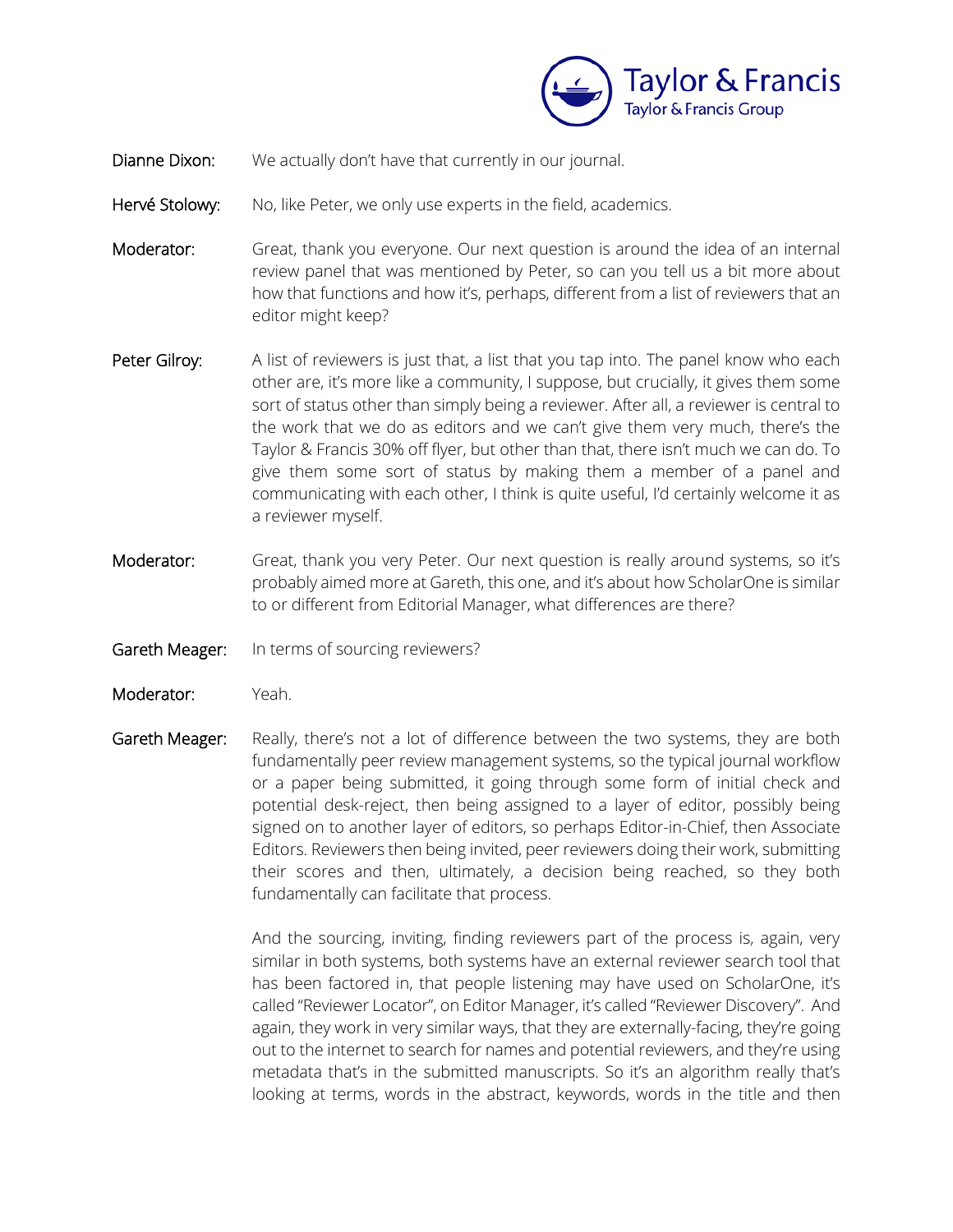

bringing back potential reviewers to say "well these people could potentially be good reviewers for this particular manuscript". And again, the idea of those tools is to move away from something that, I think, Peter mentioned, the reviewer fatigue, that if you are continually using the same pool of reviewers and you're asking individuals to review more than five, six papers in a given period, then you're kind of burning them out, potentially, you run the risk of burning them out.

So those tools are aimed at spreading that net a bit wider and finding people that maybe you wouldn't have considered before and they're not in your journal's database already.

- Moderator: Great, thanks very much Gareth. Our next question is around how you select or recruit reviewers again, it's asking what your general criteria is when you are selecting reviewers, is there anything in particular that you're looking for or not looking for?
- Hervé Stolowy: Okay, I could say a word. We have different criteria but they must have worked on the topic, they must have published on the topic, they can be senior or they can be young in their career, there's no problem, we have a lot of young reviewers. Because we have two reviewers, we try to have a mix of one experienced researcher and one younger researcher, but we want to have reviewers who have already some publications in the field and on the topic. And after that ... so that's the first criteria, but then we get to know the reviewers, so after a few months, after a few papers, we know how the reviewers work, so we know some reviewers, they write well, they write long reviews, very constructive, some reviewers we use are less interesting, so usually we tend to forget the second category in favor of the first one.
- Moderator: Thanks Hervé.
- Peter Gilroy: The only thing I'd add to what Hervé has said is that we would prefer reviewers to have written with us, it's not always possible, but that is an ideal if we can get it.
- Dianne Dixon: So, in addition, what usually happens is, someone who is a senior scientist in their lab, they might have students and they'll email us and say "can we have one of our students review this paper? I will work with them" and we're okay with that. That's a way for them to be introduced to reviewing and then they'll become one of our regular reviewers if they do well.
- Moderator: Great, thanks very much everyone. I think we've just got time for one more question now. If your question hasn't been answered, then don't worry, we'll be publishing a summary of your questions and our experts' answers afterwards. So our final question is, do you have any tips or guidelines for new reviewers that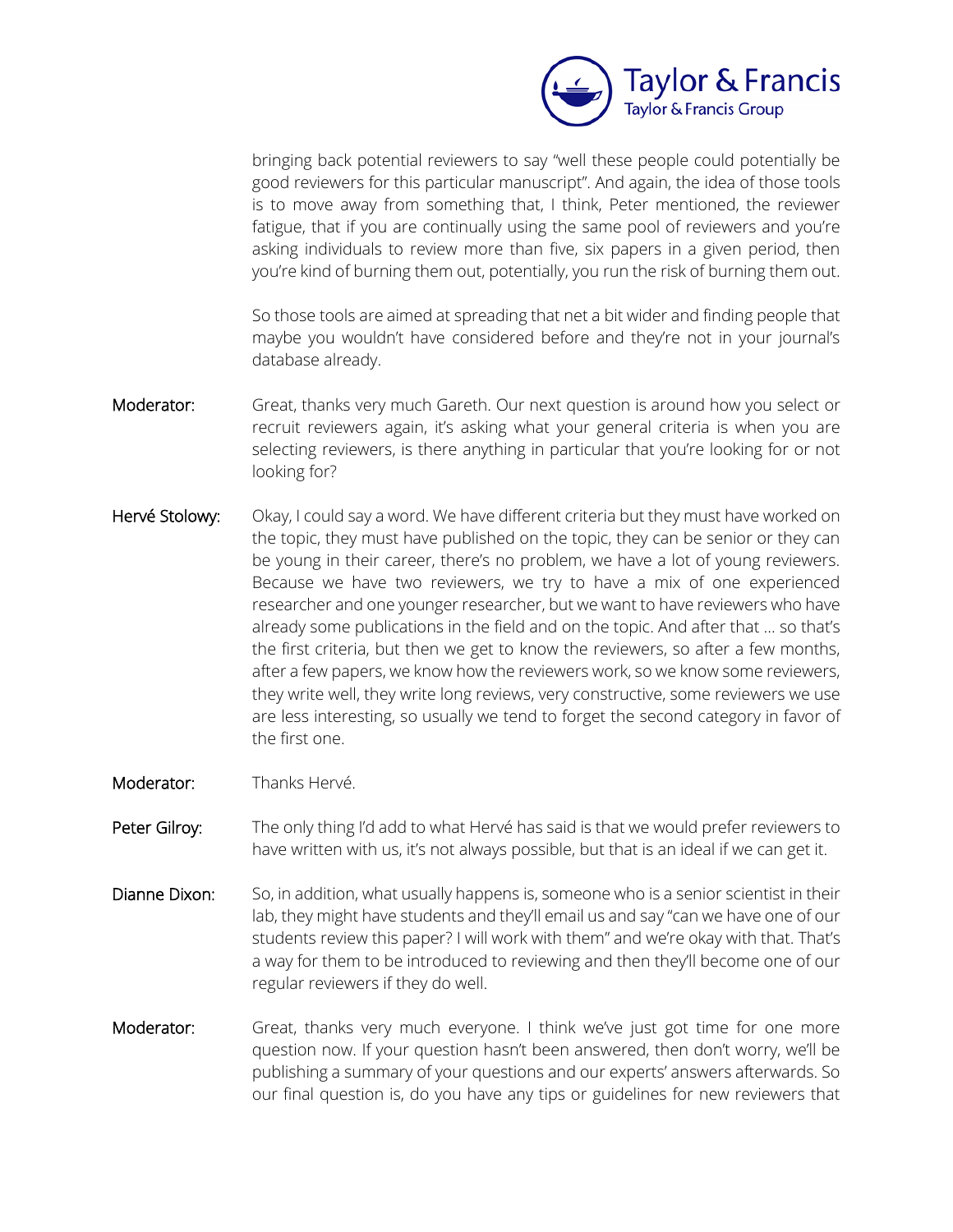

editors can share with their new reviewers when they first start on a journal? Top tips.

- Gareth Meager: Well before, I've been part of a training scheme that Taylor & Francis have offered younger reviewers and early career researchers, and that touched on what we've already talked about this afternoon. So, this idea of making it a collaborative and a kind of conversation between a reviewer and the author of the paper, although in the case of double-blinding, they don't know each other, but as we've touched upon, writing things that you would happily say to someone face-to-face and being constructive. Making it a kind of dialogue and an open expression of how the manuscript could be improved and what areas were good and not so good. So certainly, we try to express that a good review is a full and frank one rather than a short, snappy one to think "okay, well I'll just complete this review and I'll get it done and I've met my deadline", that's something we certainly try to put across.
- Moderator: Thanks Gareth.
- Dianne Dixon: For my journal, I would encourage new reviewers to not be afraid to reach out to the Editor-in-Chief or the associate editors, these are the people that are going to be selecting you, so get to know them, have them get to know you so they will start using you more.
- Peter Gilroy: Yes, all I was going to say was that I encourage reviewers, particularly new, younger reviewers, to see the process, as Gareth said, as a kind of discussion and to think of the paper as being written by themselves, what kind of review would they like if they had written the paper. After all, we're trying to open the door, not shut the door on publishing and some reviewers tend to think their job is to gatekeep by shutting the gate rather than opening it.
- Moderator: Thanks Peter, anything to add Hervé?
- Hervé Stolowy: Yes, I would say maybe two things, the first is to ask for advice from senior colleagues in a department when it's a first review, because in the department, many, many colleagues have very good experience about reviewing, so for the first time, to ask for examples of reviewers. And secondly, you said the word "discussion", many PhD programs train the students to discuss a paper already in public and through this training form, how to discuss a paper in public is very helpful to learn also how to review a paper, it's not so different to discuss in public and to write a review. So I think it's a very good thing to train our PhD students, especially PhD students, to discuss papers already in public.
- Moderator: Thanks Hervé. Unfortunately, that's all we have time for now, but I hope you've all